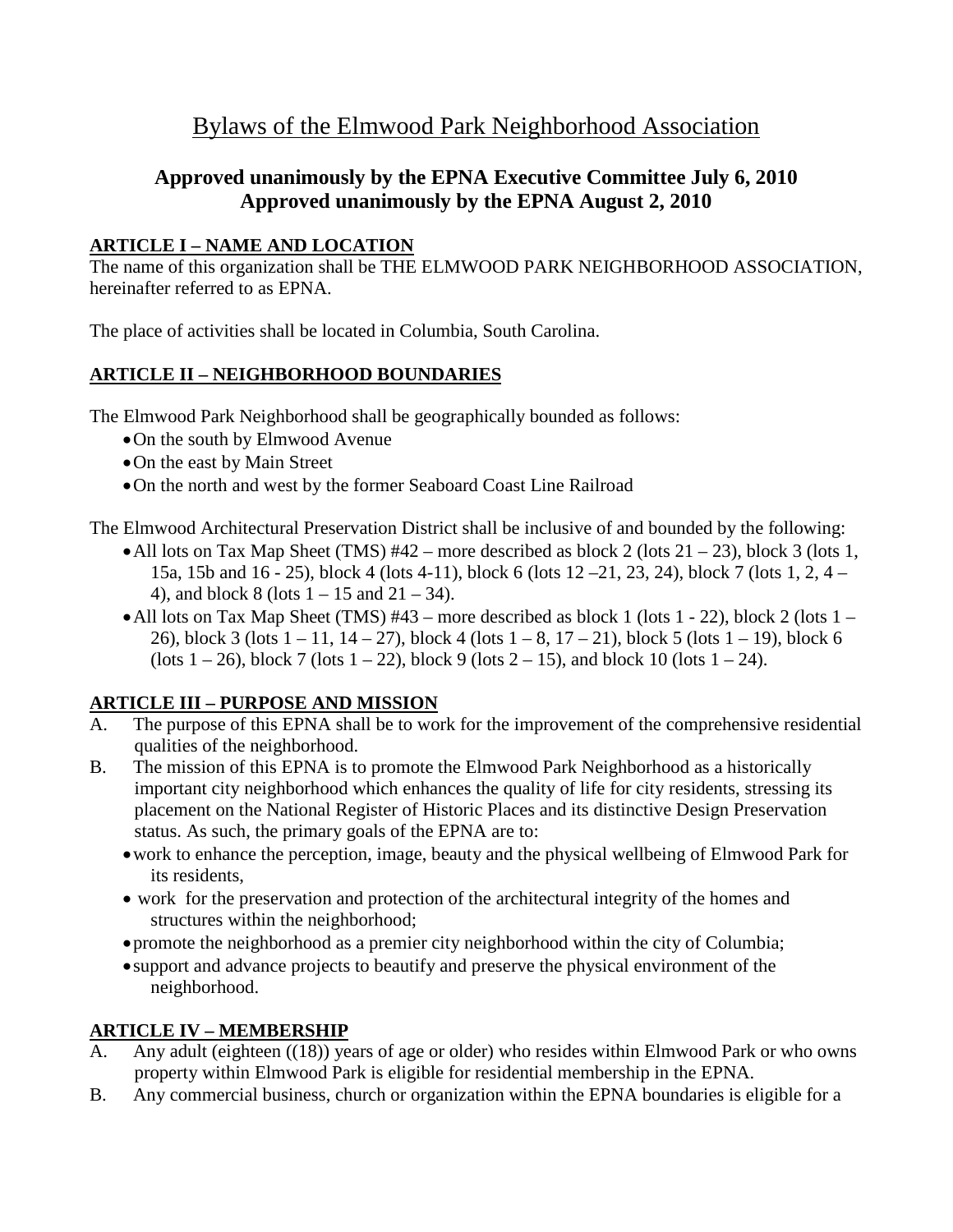commercial membership within the EPNA.

- C. Individuals and entities described above may join the EPNA by payment of a voluntary donation and/or by completing a membership application. The requested amount for the individual residential membership donation is \$10.00 per year. The requested amount for the commercial membership is \$50.00 per year. The Executive Committee will have the authority to waive the individual membership donation request.
- D. Members may join the EPNA at any time during the year. However, to be eligible to vote for Officers or Executive Committee members during the annual September meeting and elections, residents must be certified members (registered with the Secretary of the EPNA) by August 31st of each year.
- E. Membership in the EPNA will run through December 31 of the year a valid membership application is received.
- F. Persons or entities eligible for new memberships may join the EPNA at any time during the year by completing a membership application (provided by the EPNA Secretary or the Membership Committee chairman or obtained electronically).
- G. The Secretary of the EPNA shall maintain a membership roster. The Secretary shall certify and report the voting membership roster during the month of August to the monthly meeting of the EPNA in anticipation of the elections held during the annual EPNA meeting in the month of September.
- H. For three (3) consecutive monthly EPNA meetings prior to the date of the elections (in the month of September), the President or presiding officer of the EPNA monthly meeting shall announce that membership registration must be current to assure a place on the EPNA membership roster.
- I. EPNA members understand that these bylaws outline the operations of the association, the means for establishing leadership and the guidelines for decision making processes by the Executive Committee. Therefore, all EPNA members agree to hold harmless and waive their right to bring civil action against:
	- •The Executive Committee of the EPNA
	- •Any and all members of the EPNA Executive Committee
	- •The Officers of the EPNA

•The EPNA with regard to the decisions made and actions taken to meet the stated purpose of the organization according to Article III of these bylaws.

### **ARTICLE V – ORGANIZATION OF THE ASSOCIATION**

#### **SECTION ONE - OFFICERS**

A. Officers of the EPNA shall be a President, Vice President, Secretary and Treasurer, to be elected by a simple majority of the EPNA members attending the annual meeting in September.

#### **SECTION TWO – EXECUTIVE COMMITTEE**

#### *This section governs the terms and reelection of Officers and Executive Committee members in office on the effective date of these bylaws. Executive Committee members in office on the effective date of these bylaws are eligible to serve until the following elections.*

A. There shall be an Executive Committee (which includes Officers) that is composed of nine (9) members and one (1) alternate, all of whom are elected by a plurality vote of the voting members attending the annual September meeting. The EPNA Executive Committee shall consist of the President, the Vice President, the Secretary, the Treasurer, five committee members and one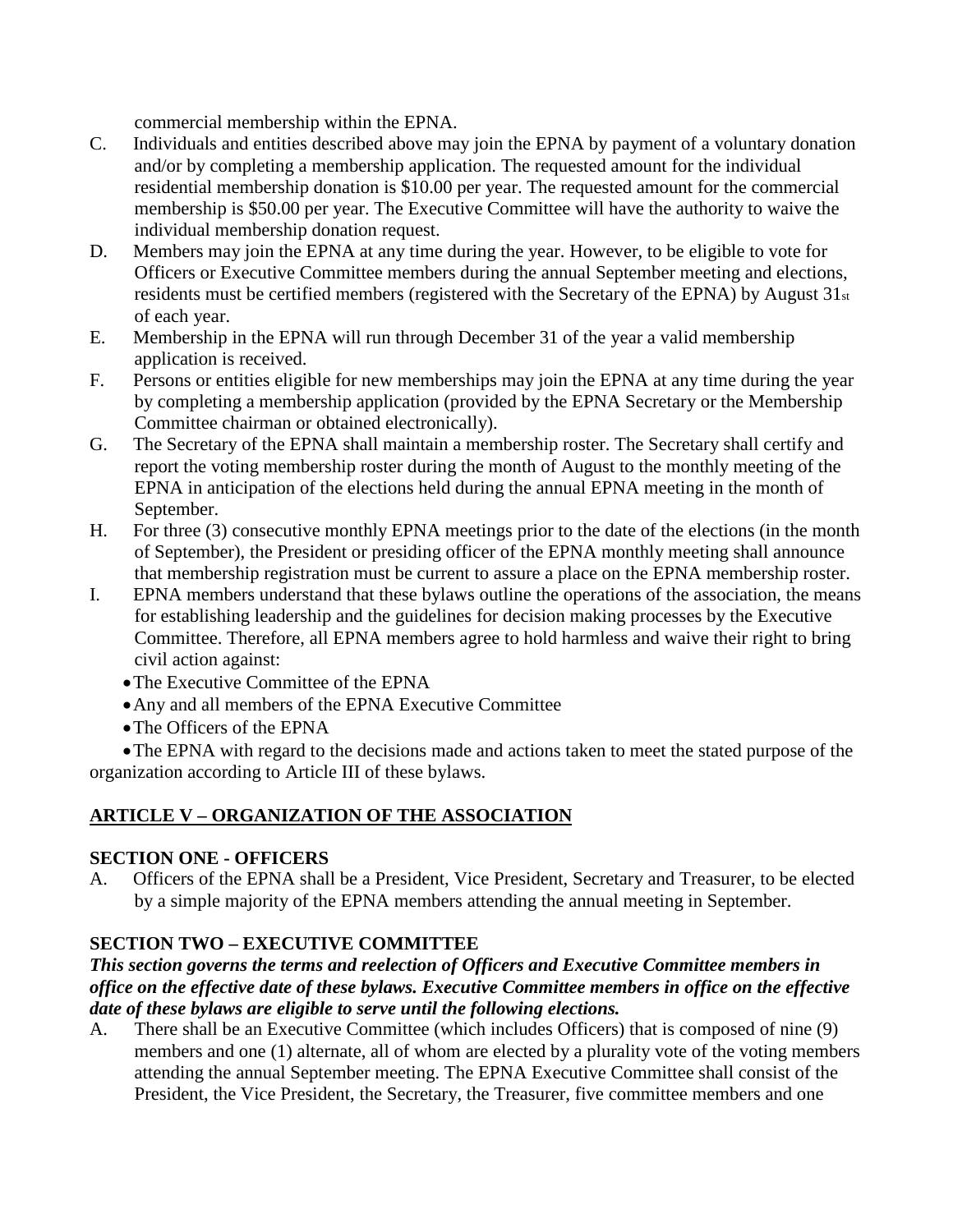alternate. Two (2) non-voting ("Ex-Officio") positions may be recognized as contributing members of the Executive Committee.

- B. Members of the Executive Committee shall be elected by a simple majority of the voting members attending the annual September meeting. All Executive Committee members shall be elected for a term of two (2) years and shall not serve more than three (3) consecutive terms in any capacity.
- C. To maintain stability and continuity of leadership within the EPNA, the Executive Committee members (including the alternate position) shall be elected at staggered intervals. Election of Officers shall be held in even-numbered years. The election of the other Executive Committee members shall be conducted in odd-numbered years.
- D. The President and Vice President shall serve as Chairman and Vice Chairman of the Executive Committee. The Executive Committee shall meet within one (1) month of the annual meeting in September and thereafter as defined in Article VI, Section Three.
- E. Executive Committee members who resign, die, move away or miss any three (3) consecutive monthly (regular) meetings or a total of four (4) monthly (regular) meetings during the year (October – September) shall be replaced by the alternate. Executive Committee members shall be allowed two (2) excused absences that may not be used in consecutive months.
- F. The Secretary of the EPNA will give written notice to any member with two (2), unexcused absences. Executive Committee members may be excused as long as they adhere to the following stipulations:
	- 1. Notify one (1) of the Officers of the meeting
	- 2. Obtain an agenda of the meeting
	- 3. Deliver a proxy for any issues to be voted upon at the meeting

Members should be encouraged to provide a letter stating their opinion(s) on the issues listed on the agenda. Opinion letters will need to be provided to an Officer in advance of the meeting. The Officer will read the opinion letter at the appropriate time during the Executive Committee meeting.

- H. The EPNA Secretary will advise the absent member of the Executive Committee of his/her right to resign or continue to serve. If a committee member elects to resign his/her seat on the Executive Committee, the alternate shall replace him/her. If the member elects to resign his/her office, the vacant position will be filled as defined in Article V, Section Four.
- I. All elected Executive Committee Members of the EPNA are subject to removal proceedings. The conviction of a crime while in office, dereliction of duty as defined by the Executive Committee, unethical behavior or failure to fulfill duties of office constitute sufficient grounds for removal.
- J. The EPNA Executive Committee shall have sole power of removal. This action may not be taken anonymously. A letter explaining the reasons for the removal of an EPNA Executive Committee member must be submitted to the Executive Committee. The executive committee member subject to the removal proceedings may not vote on the removal. A two-thirds (2/3) vote of the voting Executive Committee members will remove a member. Upon a successful vote to remove an Officer, the office shall immediately be declared vacant. All records pertaining to the removal are subject to a properly submitted Freedom Of Information Act request.

# **SECTION THREE – VOTING**

- A. Voting privileges at the monthly, annual and such other special meetings called by the Executive Committee are extended to all registered voting members as recorded on the membership roster and certified by the EPNA Secretary as defined in Article IV.
- B. Each of the voting members may have one (1) vote. Only voting members of the EPNA will be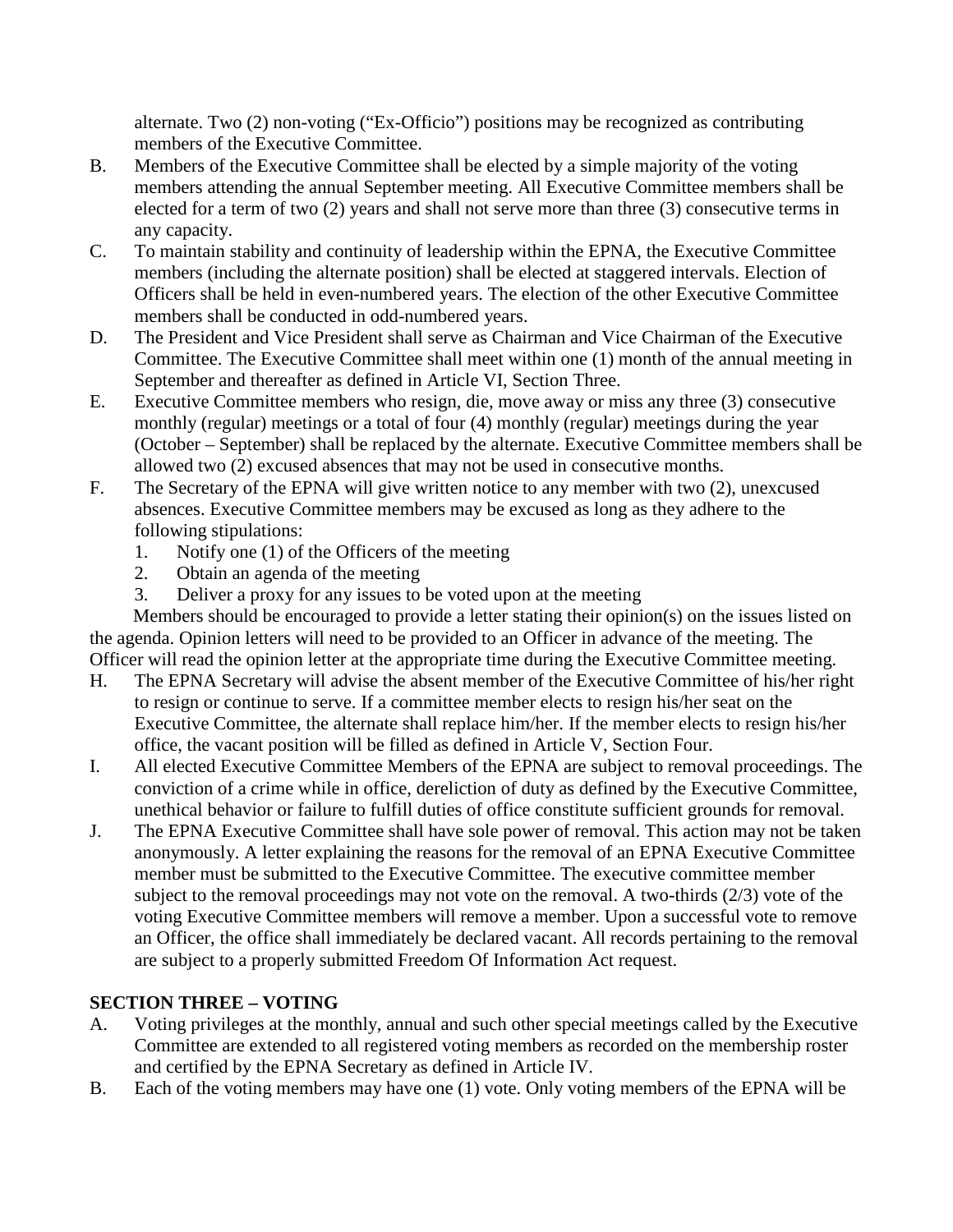eligible to vote for EPNA Officers, Executive Committee members and on financial matters or matters of EPNA business.

- C. The EPNA Membership and Planning Committee will certify candidates for any office or position of the Executive Committee. Candidates must be voting members of the EPNA, be a resident and must have attended five (5) prior monthly meetings within the twelve (12) months prior to the elections. The slate of candidates will be provided to the EPNA Secretary who shall present the candidates to the EPNA monthly meeting during the month of August.
- D. Nominations for candidates will not be accepted from the floor.
- E. Any member of the EPNA who meets the requirements of this subsection may offer as a candidate for any office to be filled at any election by giving notice to any member of the Membership and Planning Committee of his/her intention to be a candidate for such office.
- F. The names of all eligible candidates made known to any member of the Membership and Planning Committee must be placed before the membership of the EPNA.

#### **SECTION FOUR – VACANCIES OF THE EPNA OFFICERS AND THE EXECUTIVE COMMITTEE MEMBERS**

- A. In the event the President is unable to serve for any reason, the Vice President shall assume the duties of the President.
- B. In the event the Vice President is unable to serve, his/her replacement will be elected by a majority vote of the Executive Committee.
- C. In the event that the Secretary is unable to serve, his/her replacement will be elected by a majority of the Executive Committee.
- D. In the event that the Treasurer is unable to serve, his/her replacement will be elected by a majority of the Executive Committee.

# **ARTICLE VI – DUTIES OF THE EPNA OFFICERS**

### **SECTION ONE – PRESIDENT**

- A. The President shall:
	- 1. Preside at all meetings of the Executive Committee.
	- 2. Serve as the official representative of the EPNA before public, media and government bodies.
	- 3. Serve as the Chairman of the Executive Committee.
	- 4. Have general supervision of all the affairs of the Executive Committee and perform other duties as are incident to this office.
- B. The President shall report to, or cause to be reported to the general membership of the EPNA on a quarterly basis the status and progress of all committees toward accomplishing the goals and objectives established pursuant to Article III.
- C. Only the President may officially represent the EPNA to the above mentioned entities unless otherwise stated by the President.

# **SECTION TWO – VICE PRESIDENT**

- A. The Vice President shall assist the President in the performance of his/her responsibilities.
- B. In the absence of the President, the Vice President shall act in his/her behalf.
- C. The Vice President shall perform such other duties as the President shall assign and such other duties as are incident to this office.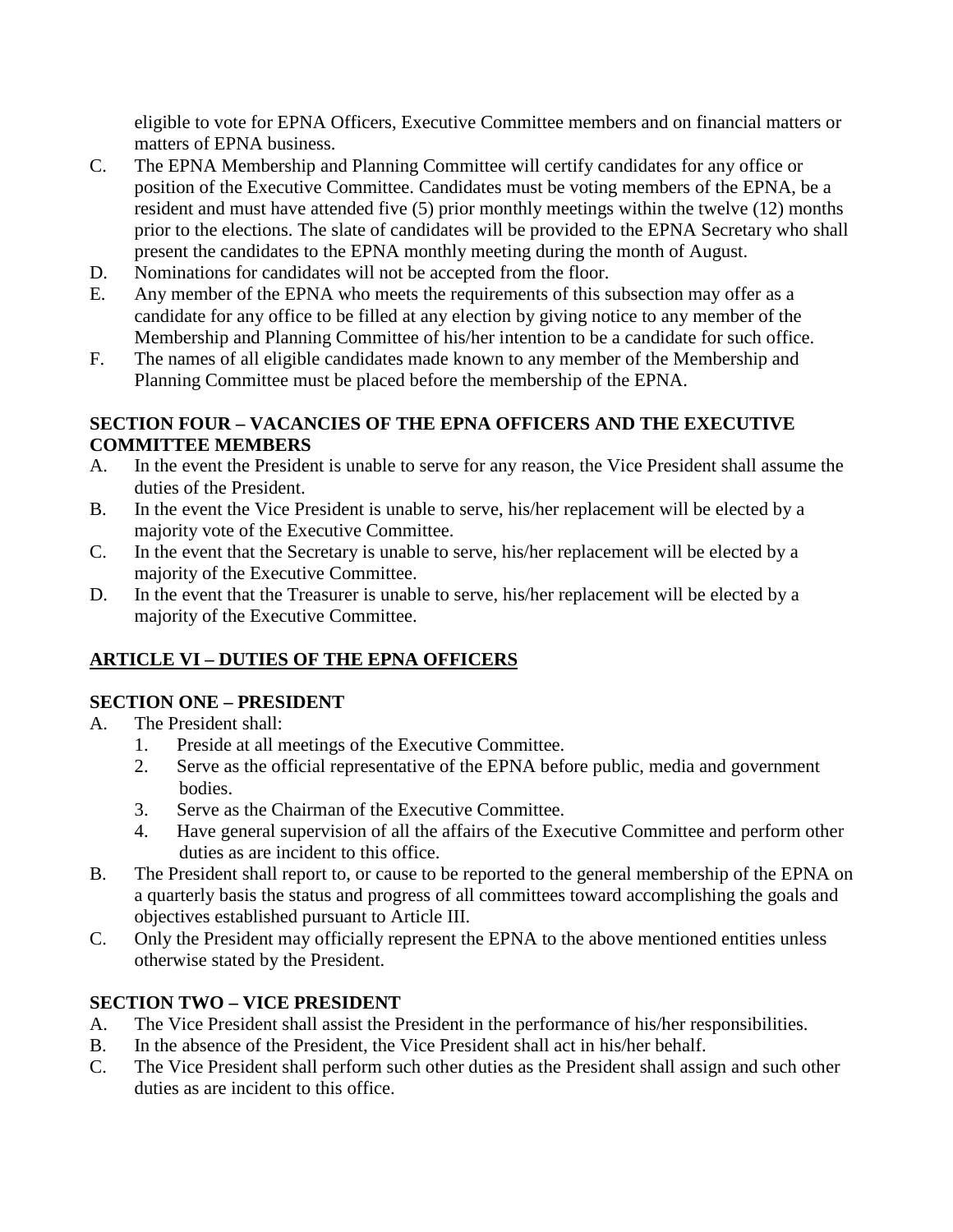### **SECTION THREE – SECRETARY**

- A. The Secretary shall:
	- 1. Issue notices of all meetings of the EPNA and of the Executive Committee
	- 2. Keep accurate records of the general EPNA and the Executive Committee meetings
	- 3. Submit minutes of any meeting for approval by the Executive Committee.
	- 4. Keep an official roster of membership for the EPNA.
	- 5. Update bylaws when necessary.
	- 6. Provide copies of the minutes from the general EPNA and Executive Committee meetings to those members requesting copies
	- 7. Receive and review EPNA's monthly financial statements any irregularities will be discussed with the Treasurer and if not resolved, written notification will be provided to the Executive Committee at the next meeting.
	- 8. Perform all duties as are incident to this office.

# **SECTION FOUR – TREASURER**

- A. The Treasurer shall:
	- 1. Have custody of all monies and securities of the EPNA.
	- 2. Keep regular books of accounts and submit them, together with vouchers, receipts, records and other papers to the Executive Committee for their examination and approval as often as the Executive Committee may require
	- 3. Assess and maintain an inventory of all EPNA assets and their location.
	- 4. Perform such other duties as are incident to the office.
- B. Disbursements shall be made by check bearing the signature of either the EPNA President or Treasurer.
- C. The Treasurer shall present a written monthly financial report to the EPNA Executive Committee and general membership.

# **ARTICLE VII – MEETINGS**

### **SECTION ONE – ANNUAL MEETINGS**

- A. The annual meeting of the EPNA shall be held the first Monday of September or such other date as shall be convenient to the Executive Committee but in no event later than thirteen (13) months after the preceding annual meeting.
- B. The presiding officer of the EPNA shall conduct association and Executive Committee meetings in accordance with standard parliamentary procedure and these bylaws.
- C. Elections for EPNA Officers and Executive Committee members shall be conducted during the annual meeting.
- D. The EPNA fiscal year shall run from October through September.
- E. Robert's Rules of Order will be adhered to during all meetings.

# **SECTION TWO – REGULAR MEETINGS**

- A. The EPNA shall conduct regular monthly meetings. These meetings will be held in a convenient place sufficient to seat all members of the EPNA.
- B. The meetings shall be held on the first  $(1<sub>st</sub>)$  Monday of the month at a regular time determined by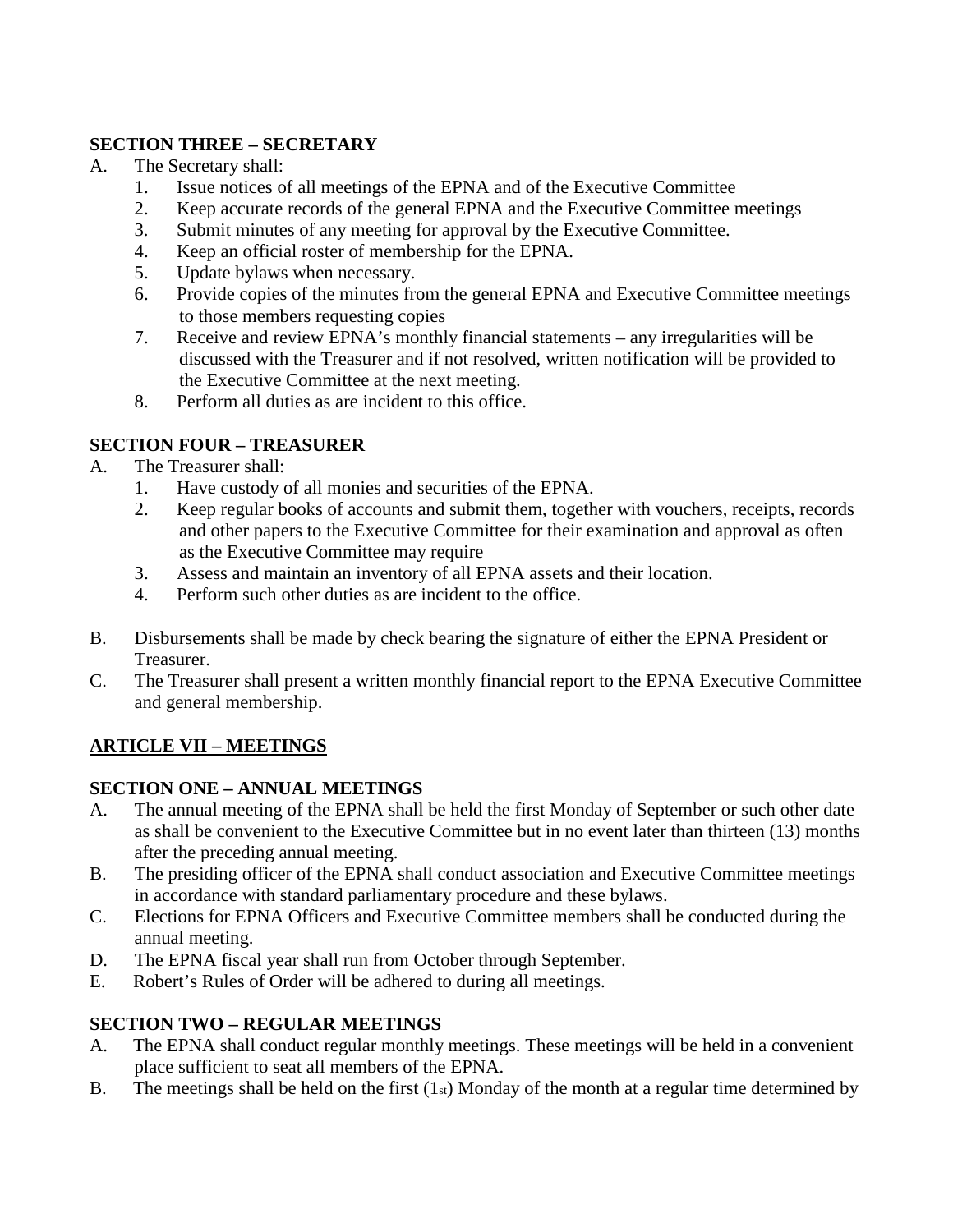the Executive Committee and announced in advance .

- C. Notice of these meetings and an agenda indicating special events or voting actions shall be made available to members not later than one (1) week prior to the meeting.
- D. Robert's Rules of Order will be adhered to during all meetings.

### **SECTION THREE – EXECUTIVE COMMITTEE MEETINGS**

- A. The Executive Committee shall meet monthly and at such other times as may be determined by the President or upon petition of the majority of members of the Executive Committee.
- B. Business of the EPNA shall be conducted by a simple majority vote of the members attending the meeting.
- C. To conduct Executive Committee business, a minimum of six (6) Executive Committee members shall be present.
- D. Robert's Rules of Order will be adhered to during all meetings.

### **SECTION FOUR – STANDING COMMITTEE MEETINGS**

- A. Committees shall meet at such times as may be required to accomplish their purposes.
- B. Each committee shall maintain a record of its actions and report to the President or such other person as the President shall designate on all actions and EPNA business as deemed necessary by the standing committee or as requested by the Executive Committee or President.
- C. Robert's Rules of Order will be adhered to during all meetings.

### **SECTION FIVE – EMERGENCY MEETINGS**

- A. Emergency meetings of the EPNA Executive Committee may be called:
	- by the President
	- by the Vice President (only on behalf of the President)
	- by the Executive Committee (by majority vote)
- B. Robert's Rules of Order will be adhered to during all meetings.
- C. Emergency meetings of the Executive Committee will follow established attendance procedures and absences.
- D. Votes taken during an emergency Executive Committee meeting will stand as full and binding authority.

### **SECTION SIX – QUORUM**

- A. Notice of monthly association and Executive Committee meetings must be made to members not later than one (1) week prior to the meeting. This notice should include an agenda indicating important special events/items and all voting actions.
- B. The President will prepare the notification (drafts) of the agenda and the Secretary shall affect the distribution to the members and residents of the neighborhood.
- C. Robert's Rules of Order will be adhered to during all meetings.

# **ARTICLE VIII – EPNA COMMITTEES**

### **SECTION ONE – AUTHORITY OF COMMITTEES**

A. The Executive Committee shall authorize all standing committees as deemed necessary to accomplish the purposes of the EPNA. Unless otherwise specified herein, the size of each committee shall be consistent with the purposes of the committee.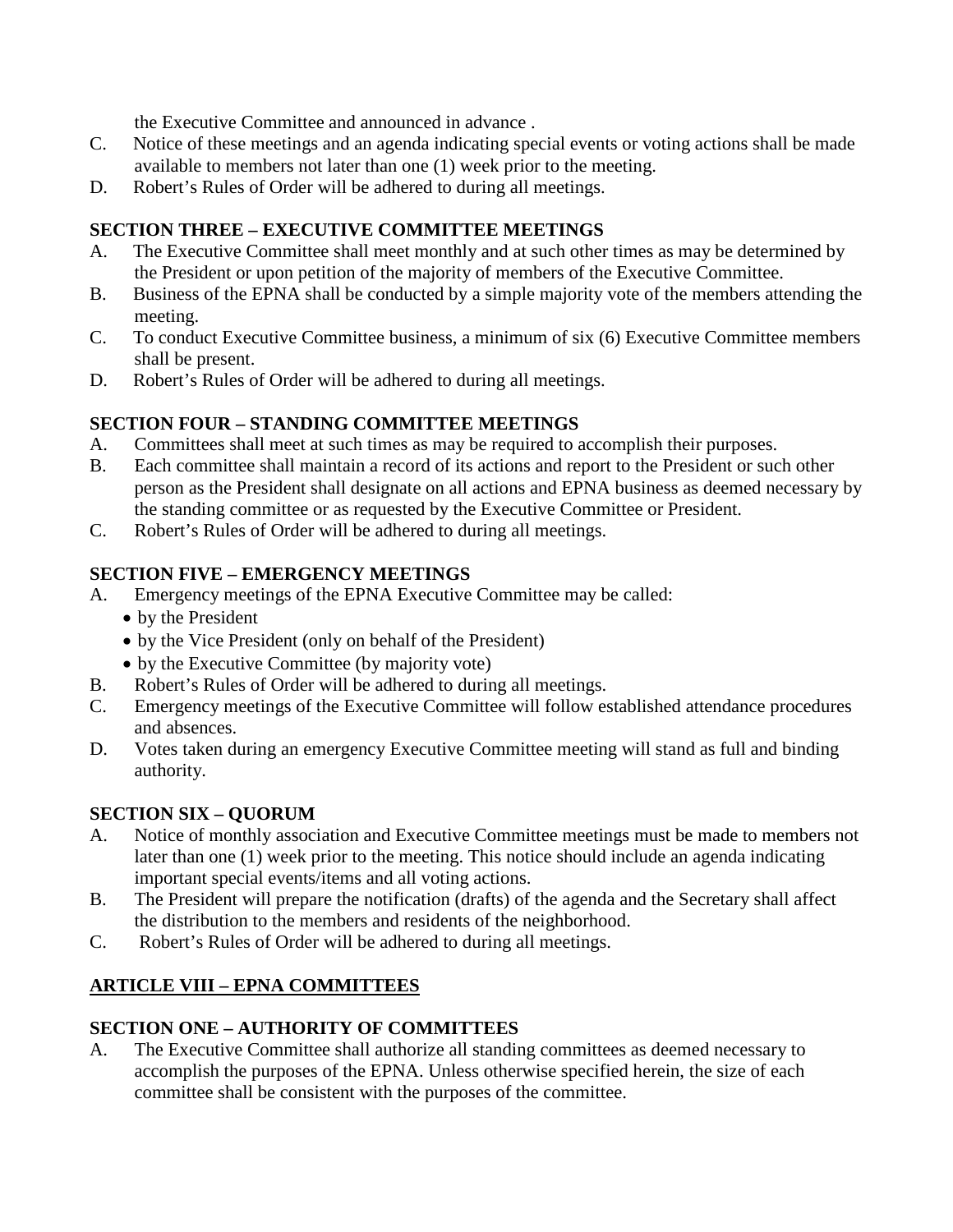- B. The President may appoint ad hoc committees as needed. Ad hoc committees shall be special committees that will dissolve upon completion of the business for which each was called.
- C. Any documents or other work-products produced by committee members must be reviewed and approved by the Executive committee prior to publication and distribution and are considered the property of the EPNA.
- D. Committee chairpersons and members must have prior approval from the President before speaking formally or publicly on behalf of the EPNA.

### **SECTION TWO – EXECUTIVE COMMITTEE**

- A. The Executive Committee is the governing and authoritative body of the EPNA.
- B. The Executive Committee's responsibilities include, but are not necessarily limited to all matters of policy, direction, transactions and corporate endorsements.
- C. The Executive Committee shall have the power to act on behalf of the membership of the EPNA and to carry out all business of the EPNA.
- D. Any emergency actions must be reported at the next regularly scheduled monthly EPNA meeting.
- E. The Executive Committee may authorize other committees or individuals to act on its behalf in carrying out its authority.
- F. The Executive Committee shall be responsible for and manage any real estate holdings and other property and investments belonging to the EPNA.
- G. The Executive Committee shall have the power and authority to apply for grants, loans and other financial aid to carry out the best interests of the EPNA.
- H. A three-fourths (3/4) vote of all the Executive Committee members authorizes the Treasurer to commit, obligate and expend funds up to \$3,500.00 per year against the EPNA's financial resources within the exceptional expenditures provided by the annual budget of the EPNA. The Executive Committee will refer all other expenditures to the general body of the EPNA for approval with a majority vote of those members present.
- I. The Executive Committee shall have a discretionary petty cash fund at its disposal for expenses. Initially at the beginning of the EPNA fiscal year, this fund will be charged with \$150.00 that would be increased by \$150.00 per fiscal quarter for a total of \$600.00 for the entire fiscal year. The fund will not be rolled over at the end of the fiscal year. At the beginning of the new fiscal year, the fund amount shall revert back to the original amount of \$150.00.
- J. The Executive Committee will develop an annual budget for the EPNA. The annual budget will be submitted to the monthly meeting each September for approval by a two-thirds (2/3) vote of those members present. The EPNA budget shall be executed from October to September.

# **SECTION THREE – STANDING COMMITTEES**

A. The following standing committees shall be authorized:

**Public Relations Committee:** Responsibilities include the planning and coordinating of public EPNA events as well as general marketing and merchandising activities, attending marketing events, serving as a liaison to key institutions such as Logan Elementary School, and other duties as assigned. May participate in grant writing and development.

**Master Plan/Government Committee:** Responsibilities include serving as a liaison to offices and attending government meetings (local city, county, state government/council meetings, periodic